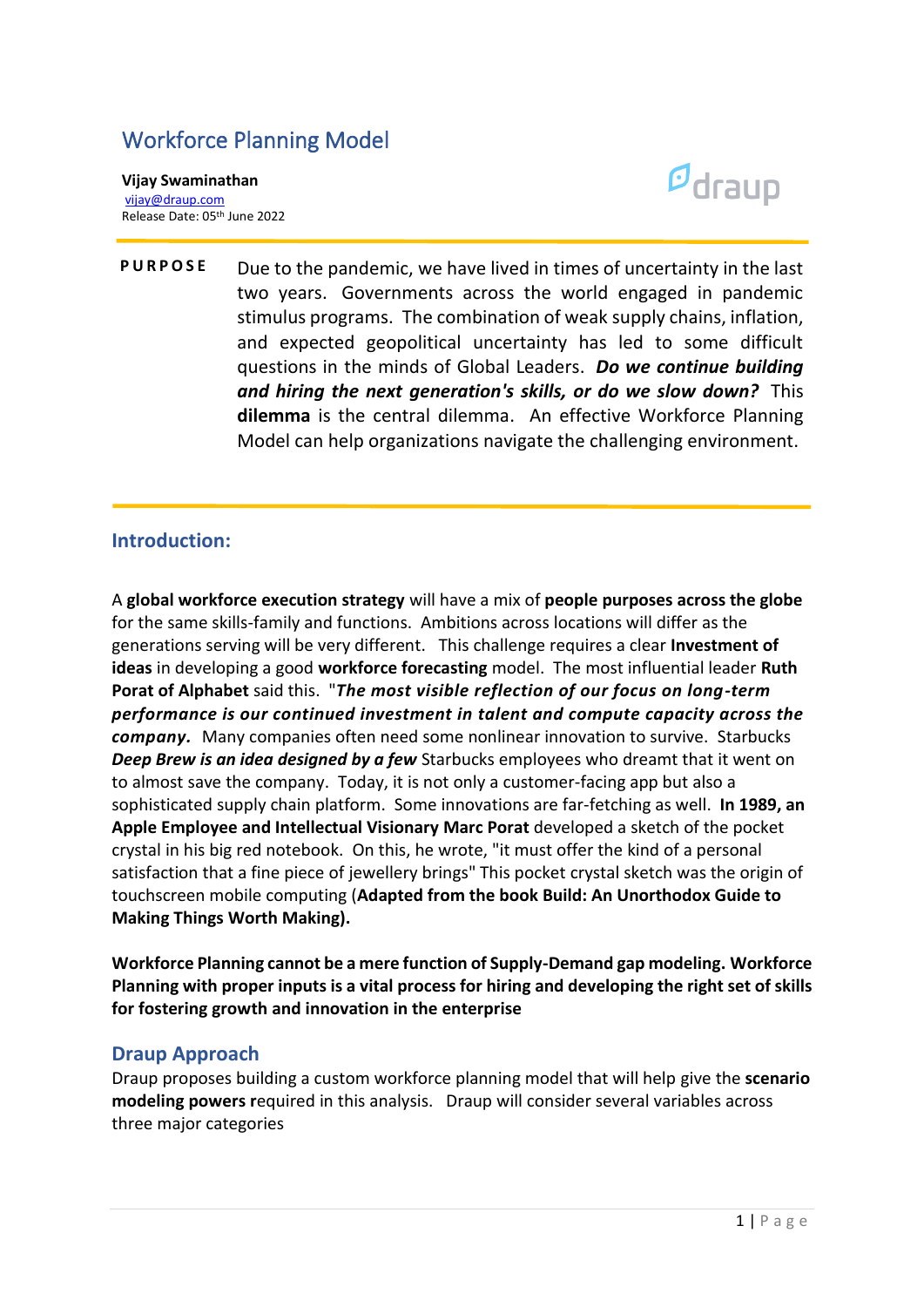- Factors impacting the Demand Curve
- Factors impacting the Supply Curve
- Business Simulation

**Factors Impacting the Demand Curve:** Draup will help Workforce Planners develop demand profile graphs at each factory level. Several digital transformation initiatives must be considered, and efficiency formulas must be considered against those initiatives. The following are the variables under this category

- Expected Headcount Growth rates
- Expected Efficiency rates due to Automation
- Expected Efficiency rates due to Process Improvement and other Reengineering efforts



**Exhibit1: Factory Workload Model - Digital Transformation Initiatives** 

The model is developed to showcase Factoryworkloads and the corresponding efficiency opportunities. The expected savings percentage is triangulated based on available case studies.

**Factors Impacting the Supply Curve:** Most Draup effort will be on the supply model parameters. The following are the variables/models to consider under this category

- 1. Current Headcount Assumptions
- 2. Attrition Impact
- 3. Supply/Demand Gap (Post Digital Improvement Assumptions from Demand Curve)
- 4. Expected Probabilistic Hiring Model by Channels
- 5. Geopolitical Risk Model by Location
- 6. Macro-Economic Risk Factors by Location
- 7. Wage Inflation Models by location
- 8. Competitor Intensity (Hiring Difficulty models)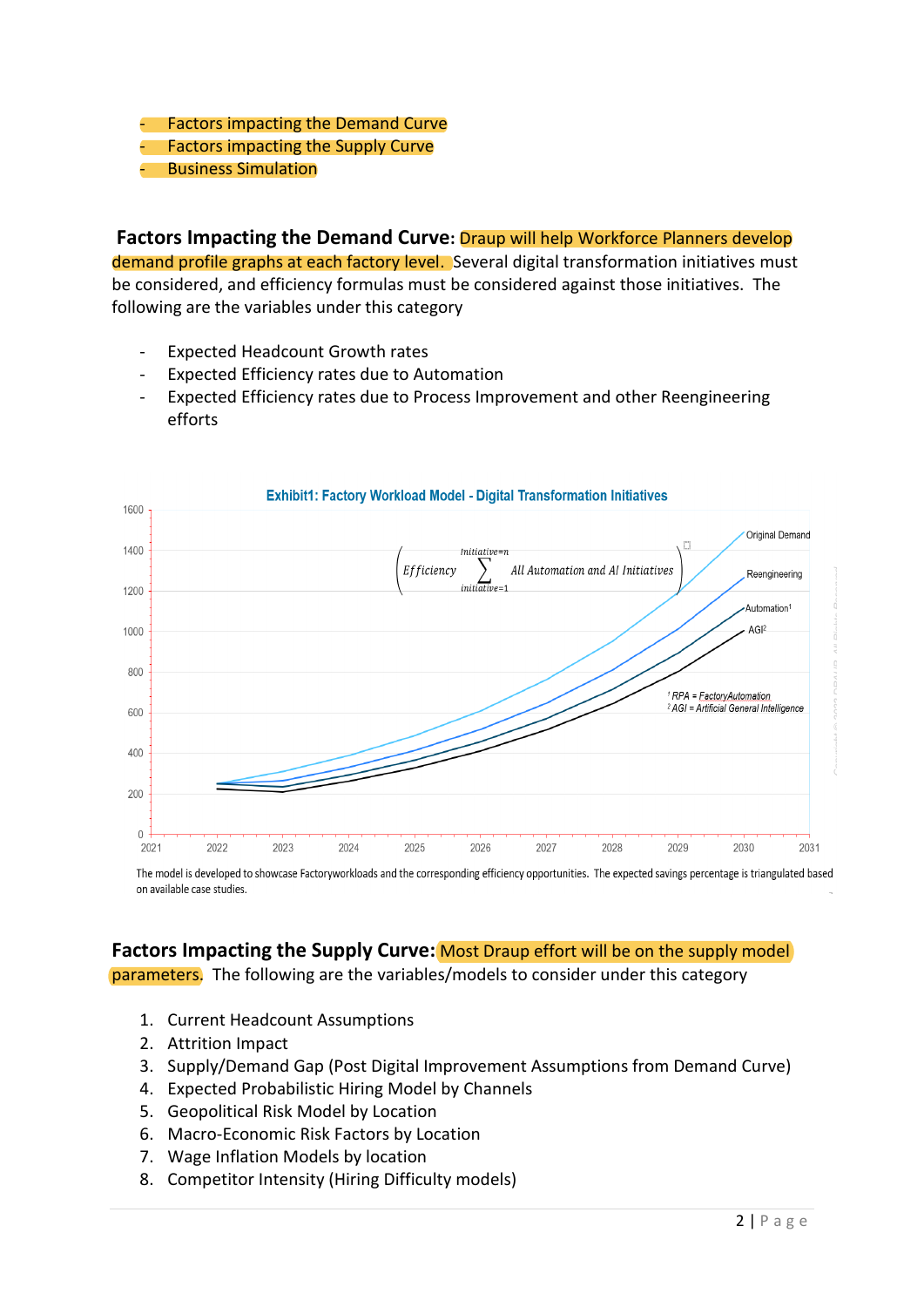A predictive model of expected attrition will allow us to plan for the supply ramp-up requirements. A statistical control chart around attrition will help us model the supplydemand gap



Exhibit2 – Attrition Patterns Control Chart

Through careful considerations of internal movement and reskilling assumptions, the model will be able to produce net hiring requirements

| External Hiring Requirements - 2023 Q1 |                      |                    |        |        |                                |        |                                            |                            |                    |                           |                                |                   |       |        |                             |
|----------------------------------------|----------------------|--------------------|--------|--------|--------------------------------|--------|--------------------------------------------|----------------------------|--------------------|---------------------------|--------------------------------|-------------------|-------|--------|-----------------------------|
| <b>Locations</b>                       | <b>Manufacturing</b> |                    |        |        | <b>Quality and Reliability</b> |        | $ \mathsf{Mechanical} $<br><b>Engineer</b> | <b>Electrical Engineer</b> |                    | Product<br>Manageme<br>nt | <b>Supply</b><br>Chain         | <b>Automation</b> | loT   | AR/VR  | Quantum<br><b>Computing</b> |
|                                        | Level1               | Level <sub>2</sub> | Level3 | Level4 | Level <sub>2</sub>             | Level3 | Level4                                     | Level1                     | Level <sub>2</sub> | Level1                    | <b>Blockchain</b><br>& Web 3.0 | <b>RPA</b>        | loT   | AR/VR  | Quantum<br><b>Computing</b> |
| <b>Total</b>                           | 26,000               | 21,500             | 7,500  | 8,000  | 20,000                         | 11,000 | 7,500                                      | 7,000                      | 1,800              | 16,000                    | 2,300                          | 5,500             | 7,000 | 14,500 | 225                         |
| Ohio                                   | 500                  | 400                | 300    | 250    | 300                            | 250    | 150                                        | 200                        | 200                | 190                       | 220                            | 220               | 230   | 240    | 250                         |
| Arizona                                | 400                  | 400                | 150    | 25     | 230                            | 170    | 150                                        | 200                        | 30                 | 140                       | 210                            | 210               | 230   | 240    | $50$                        |
| <b>Israel</b>                          | 100                  | 90                 | 60     | 60     | 80                             | 70     | 65                                         | 55                         | 65                 | 55                        | 65                             | 75                | 70    | 70     | $50$                        |
| Ireland                                | 90                   | 86                 | 88     | 87     | 88                             | 77     | 88                                         | 67                         | 67                 | 57                        | 57                             | 65                | 67    | 68     | $50$                        |
| Germany                                | 100                  | 100                | 100    | 95     | 75                             | 65     | 65                                         | 67                         | <50                | 55                        | 40                             | 55                | 55    | 65     | $50$                        |
| Malaysia                               | 50                   | 50                 | 20     | 10     | 40                             | 20     | 20                                         | 20                         | $50$               | 30                        | 30                             | 100               | 30    | 40     | $50$                        |
| Portland                               | 25                   | 50                 | 20     | 50     | 20                             | 30     | 10                                         | 10                         | <50                | 20                        | $50$                           | <50               | 10    | 50     | < 50                        |
|                                        |                      |                    |        |        |                                |        |                                            |                            | <b>DEMAND</b>      |                           | High                           | <b>Medium</b>     |       | Low    |                             |

Exhibit3 – Net Hiring Model – Scenario1 with Reskilling Assumptions

Targets can be set across various planned hiring channels, and factory level metrics can be identified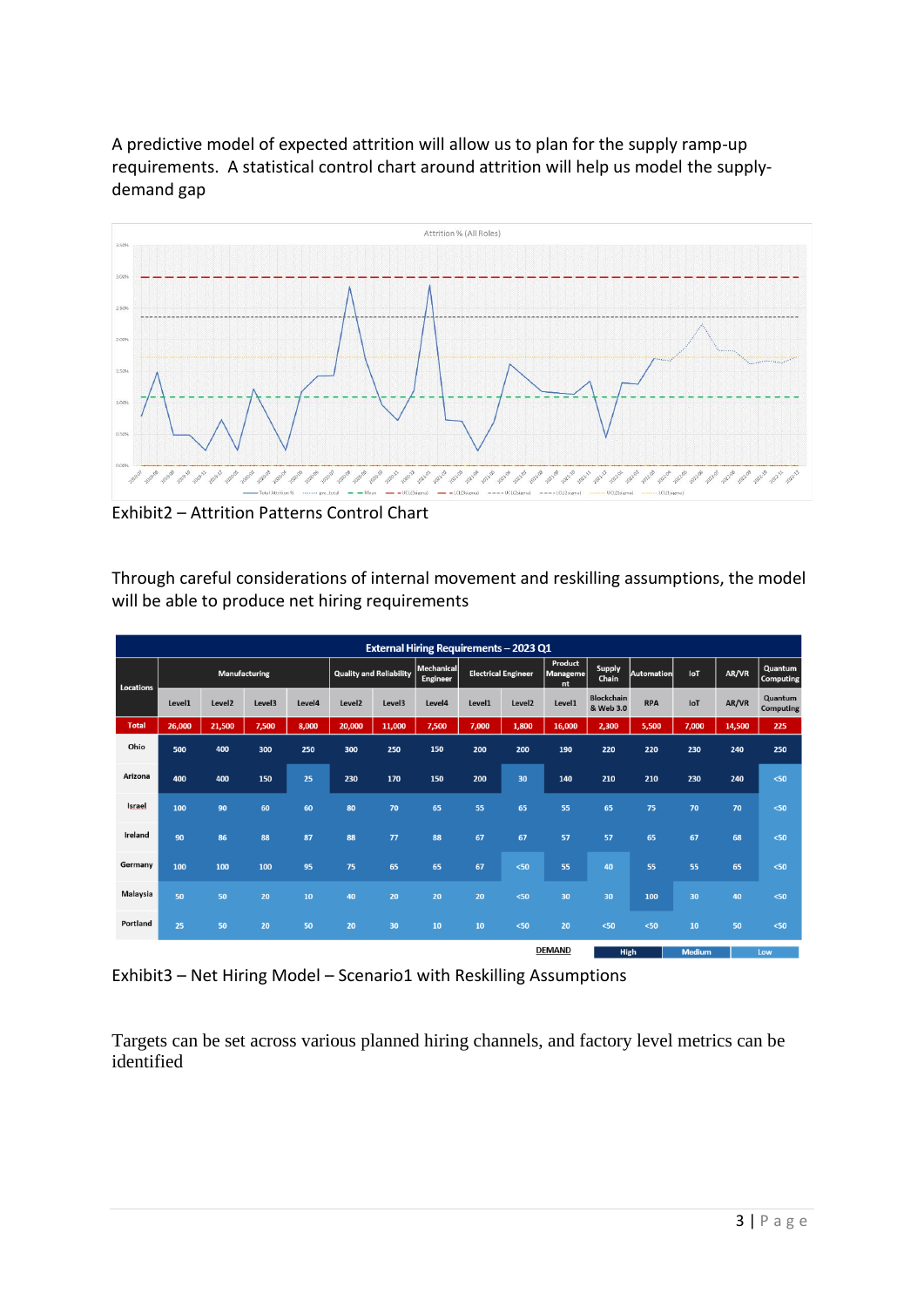

Exhibit4 – Hiring Channel Models

## **Business Simulation:**

In 2010, **World Bank** pioneered a unique approach called **EVOKE**. World Bank was interested in studying what the bank could face in a decade from 2010. Over 20,000 players (input providers) were chosen, and various questions were raised about the pandemic, weather changes, and several other crises. Some aspects of how citizens may behave during a pandemic were correctly modeled by EVOKE almost ten years back. This simulation is not algorithmic but a rich exercise driven by interviews and game theory

It will be beneficial for Workforce Planners **to conduct similar simulation exercises** with several leaders in the business. Specific aspects of discussions will be including the following questions (not exhaustive, a sample is given to get your thoughts organized)

- What projects do the leaders think will stand the test of time and become the company's long-term revenue generators?
- What digital initiatives do they plan to continue and scale?
- What skills should be rapidly scaled?
- What is their viewpoint on expanding in different geographies (within a state, country across the country)
- What is their belief in remote work?
- What type of questions do investors ask them about talent in board rooms?
- What skill gaps do you see in new hires?
- Do they see any opportunities to target specific competitors?
- Who are the mid-level leaders in peer companies they would like to target and onboard?

We envision a survey-based simulation that can collect data from all the leaders in a digitally seamless manner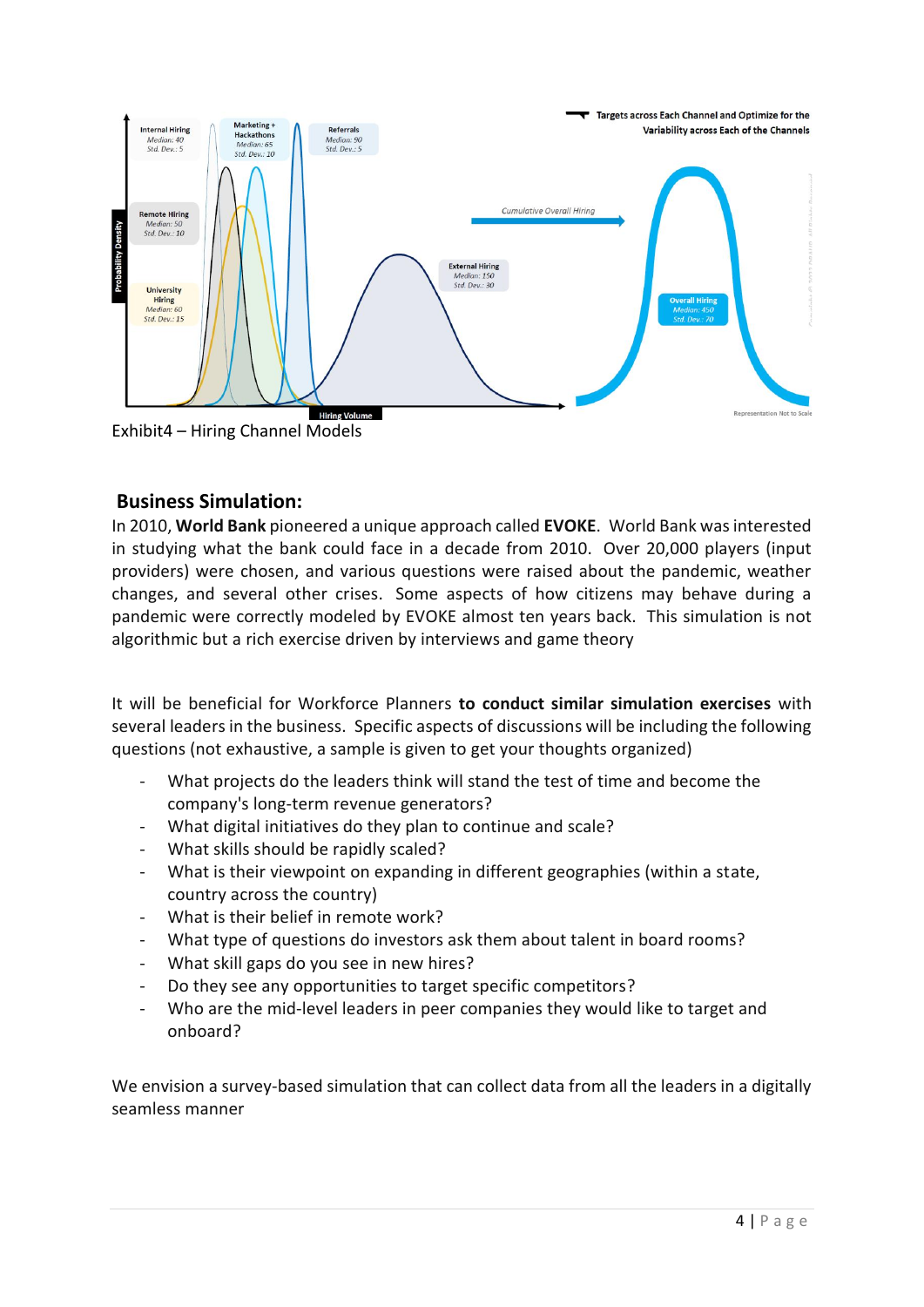Depending upon the output from the simulation, you can consider several factors for scenario modeling. Such a modeler can be customized for various scenarios. (Attrition, Diversity, Remote First, and so on)

Here is a **sample model output showcasing the FTE ratios**. A simple FTE ratio can be developed for any skills family. (i.e., what sort of cost advantage do I get across key locations compared to my existing base pay/total pay trends.)

| <b>Parameters</b>                                                                                                                                        |                                    | <b>Employed Talent</b> |               | <b>Annual Growth</b><br>Rate                 |        | 95 <sup>th</sup> Base Pay      |               | <b>Hiring Difficulty</b>        |                                                 |               | <b>University Supply</b>                     |        | <b>Women Diversity</b>                                  |        | <b>Attrition</b> |        | <b>English Proficiency</b> |               |
|----------------------------------------------------------------------------------------------------------------------------------------------------------|------------------------------------|------------------------|---------------|----------------------------------------------|--------|--------------------------------|---------------|---------------------------------|-------------------------------------------------|---------------|----------------------------------------------|--------|---------------------------------------------------------|--------|------------------|--------|----------------------------|---------------|
| Weightage                                                                                                                                                |                                    | 30%                    |               | 10%                                          |        | 15%                            |               | 10%                             |                                                 |               | 10%                                          |        | 10%                                                     |        | 10%              |        | 5%                         |               |
| <b>PARAMETERS</b>                                                                                                                                        | <b>OVERALL</b><br><b>CAPABILIT</b> | <b>EMPLOYED TALENT</b> |               | <b>ANNUAL TALENT</b><br><b>GROWTH (%YoY)</b> |        | 95th % BASE PAY (in<br>USD)    |               | <b>FTE COST</b><br><b>RATIO</b> | <b>HIRING DIFFICULTY</b><br><b>INDEX (0-10)</b> |               | <b>ANNUAL SW</b><br><b>UNIVERSITY SUPPLY</b> |        | <b>DIVERSITY (%</b><br><b>WOMEN</b><br><b>WOKRFORCE</b> |        | <b>ATTRITION</b> |        | <b>ENGLISH PROFICIENCY</b> |               |
| <b>LOCATIONS</b>                                                                                                                                         | Y RATING                           | <b>Talent</b>          | <b>Rating</b> | Growth<br>Rate                               | Rating | 95 <sup>th</sup><br>Percentile | <b>Rating</b> | <b>WRT US</b><br>( \$171,000)   | HDI                                             | <b>Rating</b> | <b>Graduates</b>                             | Rating | <b>Diversity</b>                                        | Rating | <b>Attrition</b> | Rating | English<br>Proficiency     | <b>Rating</b> |
| Atlanta                                                                                                                                                  | 7.0                                | 9,500                  | 8.0           | 13.0%                                        | 8.0    | 125,800                        | 8.0           | 1.4                             | 6.5                                             | 6.0           | 18000                                        | 8.2    | 19.5%                                                   | 9.0    | 16.0%            | 8.0    | 98.8%                      | 9.0           |
| <b>TORONTO</b>                                                                                                                                           | 6.8                                | 6,200                  | 7.0           | 12.0%                                        | 8.0    | 117,000                        | 5.0           | 1.5                             | 7.0                                             | 5.0           | 28000                                        | 7.6    | 19%                                                     | 7.0    | 20.0%            | 7.0    | 99.2%                      | 9.0           |
| <b>LONDON</b>                                                                                                                                            | 6.4                                | 15.500                 | 8.0           | 9.0%                                         | 6.0    | 149,000                        | 4.0           | 1.1                             | 8.0                                             | 4.0           | 35000                                        | 8.2    | 20%                                                     | 7.0    | 22.0%            | 5.0    | 97.9%                      | 8.0           |
| <b>PARIS</b>                                                                                                                                             | 6.4                                | 5,400                  | 7.0           | 10.4%                                        | 7.0    | 95,000                         | 7.0           | 1.8                             | 8.0                                             | 4.0           | 14000                                        | 6.0    | 21%                                                     | 7.0    | 20.0%            | 7.0    | 38.8%                      | 3.2           |
| <b>MUNICH</b>                                                                                                                                            | 6.3                                | 5.400                  | 7.0           | 11.0%                                        | 7.0    | 106.000                        | 6.0           | 1.6                             | 7.5                                             | 5.0           | 6000                                         | 4.0    | 23%                                                     | 8.0    | 21.0%            | 6.0    | 66.3%                      | 6.5           |
| <b>STOCKHOLM</b>                                                                                                                                         | 6.2                                | 5,200                  | 6.0           | 11.6%                                        | 8.0    | 85,000                         | 7.0           | 2.0                             | 6.5                                             | 6.0           | 1700                                         | 2.0    | 21%                                                     | 7.0    | 20.0%            | 7.0    | 75.3%                      | 7.0           |
| <b>BERLIN</b>                                                                                                                                            | 6.1                                | 6.500                  | 7.0           | 8.4%                                         | 6.0    | 110,500                        | 6.0           | 1.5                             | 8.0                                             | 4.0           | 6000                                         | 4.0    | 21%                                                     | 7.0    | 21.0%            | 6.0    | 74.5%                      | 7.0           |
| <b>AMSTERDAM</b>                                                                                                                                         | 6.0                                | 3.800                  | 5.0           | 11.0%                                        | 7.0    | 90,000                         | 7.0           | 1.9                             | 5.5                                             | 7.0           | 5500                                         | 4.0    | 18%                                                     | 6.0    | 20.0%            | 7.0    | 84.4%                      | 7.0           |
| <b>MADRID</b>                                                                                                                                            | 6.0                                | 5.000                  | 6.0           | 7.9%                                         | 5.0    | 78.500                         | 7.0           | 2.2                             | 6.5                                             | 6.0           | 13500                                        | 6.0    | 15%                                                     | 5.0    | 19.0%            | 8.0    | 30.8%                      | 3.0           |
| <b>BUCHAREST</b>                                                                                                                                         | 6.0                                | 3,400                  | 4.0           | 10.0%                                        | 6.0    | 39,000                         | 8.0           | 4.4                             | 5.5                                             | 6.0           | 5300                                         | 4.0    | 31%                                                     | 9.0    | 19.8%            | 7.0    | 85.5%                      | 7.0           |
| <b>ROME</b>                                                                                                                                              | 6.0                                | 3,050                  | 4.0           | 10.2%                                        | 7.0    | 75,600                         | 8.0           | 2.3                             | 5.5                                             | 7.0           | 4000                                         | 3.0    | 30%                                                     | 9.0    | 19.0%            | 8.0    | 26.7%                      | 3.0           |
| <b>WARSAW</b>                                                                                                                                            | 5.9                                | 3,600                  | 5.0           | 9.0%                                         | 6.0    | 66,000                         | 8.0           | 2.6                             | 8.0                                             | 4.0           | 10000                                        | 5.0    | 18%                                                     | 6.0    | 18.0%            | 9.0    | 39.5%                      | 3.5           |
| <b>BARCELONA</b>                                                                                                                                         | 5.8                                | 4.500                  | 6.0           | 7.3%                                         | 5.0    | 78.000                         | 7.0           | 2.2                             | 6.5                                             | 6.0           | 6000                                         | 4.0    | 17%                                                     | 5.0    | 19.0%            | 8.0    | 29.4%                      | 3.0           |
| <b>SAO PAULO</b>                                                                                                                                         | 5.8                                | 5.200                  | 6.0           | 6.3%                                         | 4.0    | 35,000                         | 9.0           | 4.9                             | 7.0                                             | 5.0           | 20000                                        | 7.0    | 13%                                                     | 4.0    | 27.0%            | 4.0    | 44.8%                      | 4.0           |
| <b>BUDAPEST</b>                                                                                                                                          | 5.8                                | 2.700                  | 4.0           | 6.5%                                         | 5.0    | 44,000                         | 8.0           | 3.9                             | 4.0                                             | 9.0           | 1300                                         | 2.0    | 16%                                                     | 5.0    | 19.0%            | 8.0    | 98.2%                      | 9.0           |
| <b>MEXICO CITY</b>                                                                                                                                       | 5.5                                | 3,500                  | 5.0           | 9.5%                                         | 6.0    | 28,500                         | 9.0           | 6.0                             | 5.0                                             | 8.0           | 2600                                         | 2.0    | 14%                                                     | 5.0    | 25.0%            | 4.0    | 26.9%                      | 3.0           |
| <b>PRAGUE</b>                                                                                                                                            | 5.4                                | 2,650                  | 3.0           | 8.4%                                         | 6.0    | 59,800                         | 8.0           | 2.9                             | 5.0                                             | 7.0           | 1600                                         | 2.0    | 18%                                                     | 6.0    | 18.0%            | 9.0    | 64.9%                      | 5.0           |
| <b>DUBLIN</b>                                                                                                                                            | 5.2                                | 3,200                  | 4.0           | 8.5%                                         | 6.0    | 102,500                        | 6.0           | 1.7                             | 7.5                                             | 5.0           | 4000                                         | 3.0    | 24%                                                     | 8.0    | 22.0%            | 5.0    | 91.4%                      | 8.0           |
| Note: DRAUP's proprietary talent module & Draup's Cost Simulation Module was used to analyse talent attributes and 95 <sup>th</sup> percentile base pay. |                                    |                        |               |                                              |        |                                |               |                                 |                                                 |               |                                              |        | Increasing Location Favourability<br>Source: Draup      |        |                  |        |                            |               |

A long-range forecast for each job family is also critical (Occupation Level, Job Family Level, and Skill Level). Here is an example of such a longer-term forecast. Here the knowledge worker growth is compared against GDP growth. Such comparisons with macro will help HR leaders justify **the velocity of the growth** that is planned



Source: The represented data is derived from <u>Draup's</u> Proprietary Talent Module, World Bank national accounts data (Mortonal Accounts data files.<br>The demand and supply data of knowledge workers has been triangulated tose